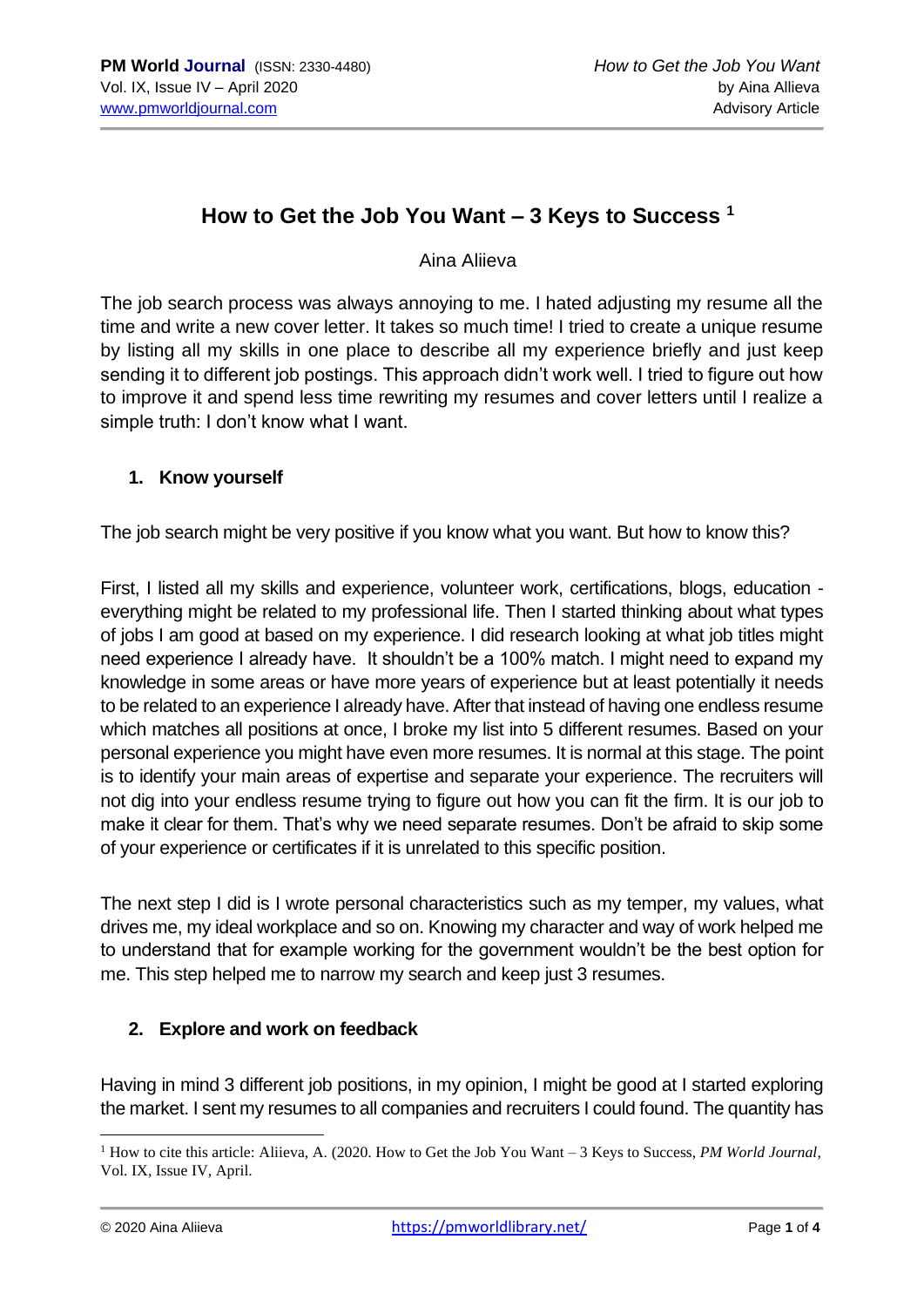a meaning at this stage of the process. I had a table written in Exel where I had columns such as when I submitted my resume, what position, what company and if I had any feedback. You can use any other tool to keep tracking and any other titles for your columns.

This stage helped me to dig dipper into the responsibilities of each job offer, identify my knowledge gaps and what I need to learn. Also, it showed the interest from the other side. Which out of 3 resumes got more feedback and interview invitations, when I feel more excited during the screen calls, where I feel I can be a better fit.

So, at this moment I still explored myself based on the feedback from the others. After spending some time at this stage I understood what is the best position for me and left just ONE resume. I didn't care about other job offerings anymore because I knew what position will be ideal for me and didn't want to settle for less. I was ready to wait longer if needs but get what I really want because now I knew what it is.

### **Here are some questions you might have while reading my article:**

### **What if there is no feedback and nobody replies to your resumes?**

This means that something is still wrong. It might be you didn't adjust your resume enough, so recruiters still don't see how you fit into the position you post. Or you are looking at not the best job posting websites or magazines. It might be useful to copy-paste job description into your resume if you think that you are qualified to do what they asked. This will help recruiters to see right away that you have what they are looking for. Does this mean that you still need to adjust your resume before sending it? – yes! That's why knowing what you want is so important! Rather than work on 3 or more different resumes for different positions our goal is to have just one.

#### **Having just one job title in mind limits us from other opportunities.**

This is true but in our case QUALITY, not QUANTITY matters. Yes, we can apply for 100 different job postings per day and have 1 reply back. Is it what we want? Or we can apply to 5 job postings and receive 3 feedback. What is better? Also, applying to 100 posts per day we keep ourselves busy what makes us believe that we try so hard and there is no luck at this moment. Applying just to 5 job offers and be done in 1 hour makes us feel that we didn't try hard especially if the search lasts already for a long time. However, if we look at this from a different perspective and concentrate only on one position we can use this time to prepare better for the interviews, prepare stories, write some answers, to do some additional courses. And we will also have a unique answer to why we want this specific position.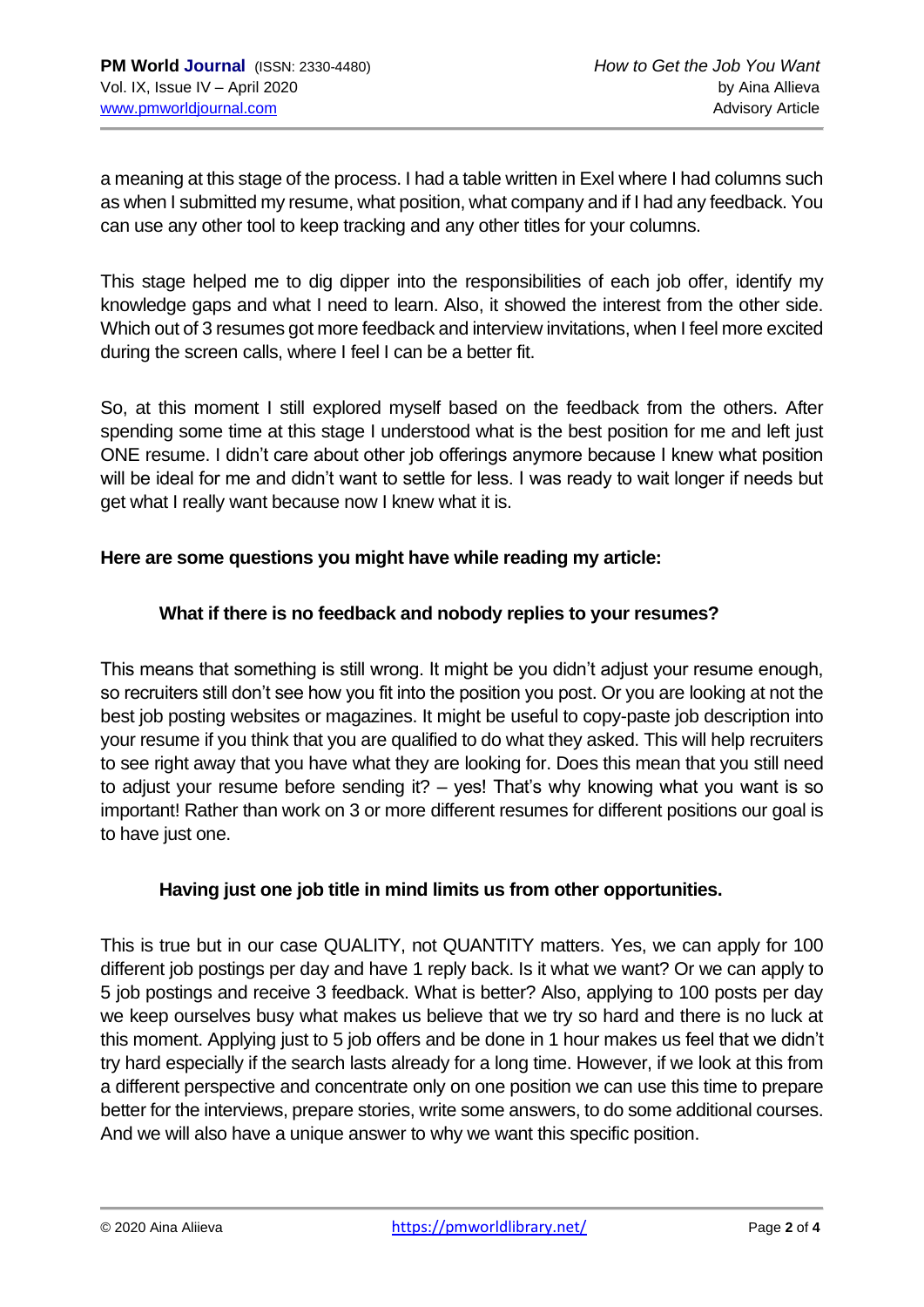## **A tip on how to increase the chances of getting feedback from the hiring companies:**

We know that recommendations matter. Especially from people who already work for the organization we want to apply. But what if we don't know anyone working for our dream company? There is a solution. We can search these people and then connect with them online, for example on LinkedIn. We can be open and show the interest in the organization they already work for. When we connect, there is no harm to invite them for coffee by letting them choose the convenient time, day and place and ask questions about their role and organization overall.

Then, before applying to a job posting we can ask them if they don't mind if we mention their name in a Cover letter by saying that we know each other but never worked together. Most of the time people agree on this, so the last step is just to apply on the job posting.

#### **3. Preparation**

Just knowing what we want is not enough. The next step is to be ready to take it. It means we need to be prepared for the interview. There is a great article about preparation. I am not going to repeat it. [https://medium.com/better-humans/how-to-ace-a-job-interview-with](https://medium.com/better-humans/how-to-ace-a-job-interview-with-radical-preparation-3756a3f27ef8)[radical-preparation-3756a3f27ef8](https://medium.com/better-humans/how-to-ace-a-job-interview-with-radical-preparation-3756a3f27ef8)

**One more tip** is to prepare your questions for HR or a person who is interviewing you. My favourite question is: "What is your biggest problem at this moment and how can I solve it?"

Many people hate interviews and I was one of these people. Every time I was very stressed. However, one day I changed my perspective. I started taking interviews as a gift because this experience showed me my professional gaps, uncomfortable questions made me understand more about myself, my desires and how my ideal workplace looks like. I became grateful for all the interviews and experience they gave me and started to look forward to them. This also helped me to be natural during the conversation which gave results immediately.

I know, it seems like I am asking you to do a Herculian effort for such a simple thing as a job search. Just prepare one resume with a list of all of your skills and experience and send it to everyone is easier.

However, our goal here is not to get any job as soon as possible, our goal is to get the job we want. And in this case, the result is definitely worth the effort!